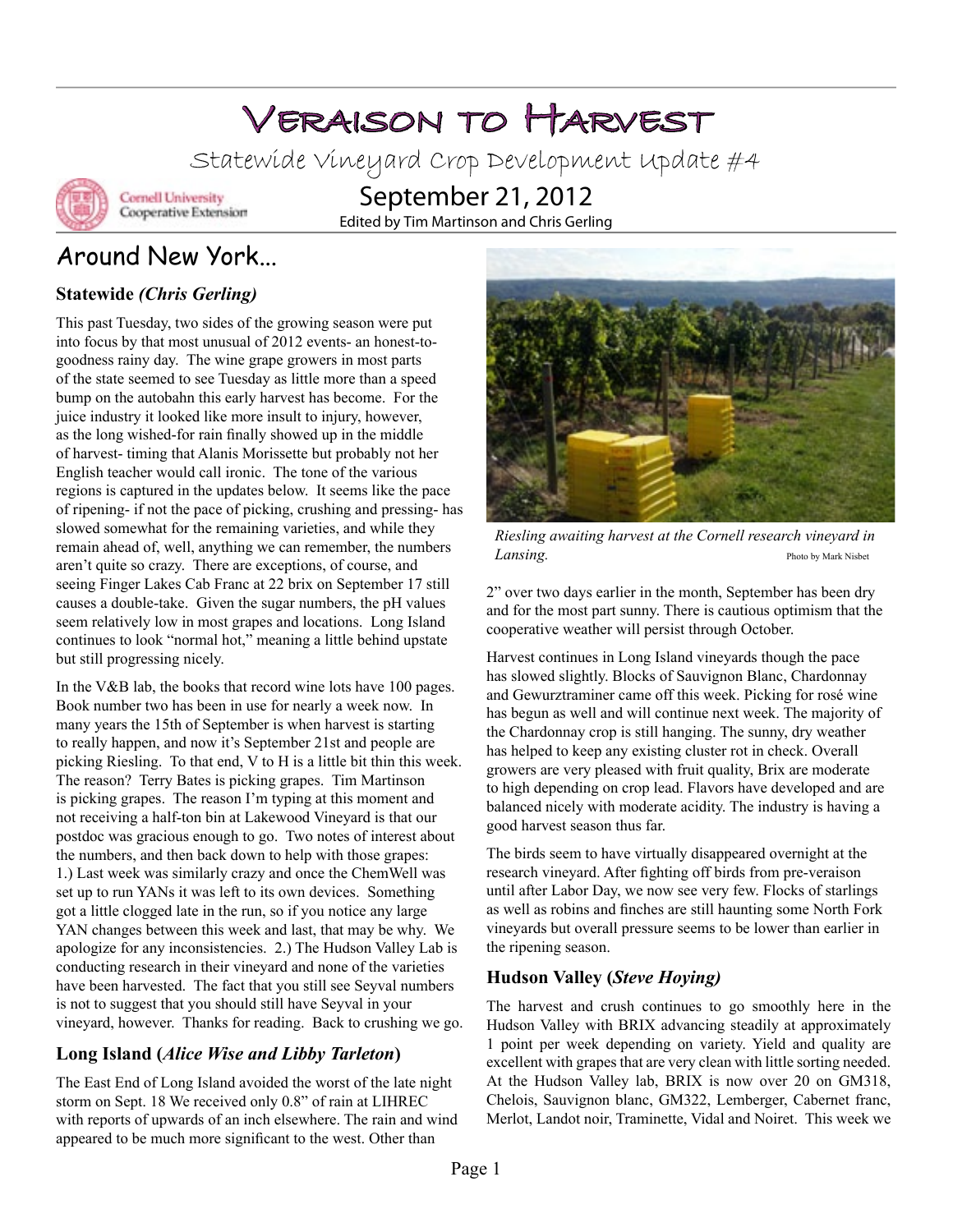## FRUIT MATURATION REP ORT - 9/21/2012

harvested Chardonnay, La Crescent, Pinot gris and noir, and Seyval blanc and GM322 and 318 are next on the list!

The weather has been near perfect except for Tuesday September 18 when we had 2.3 inches of rain and a burst of high winds that temporarily knocked out power to some in the lower valley. No damage has been reported to the grape crop. Previously dry weather allowed the soil to rapidly soak up the water and we were back into the vineyard by Wednesday midmorning. Temperatures have been very pleasant with day time highs in the 70's and brisk nights. The forecast is for more of the same!

#### **Finger Lakes (***Hans Walter-Peterson***)**

Finger Lakes vineyards started to harvest Riesling this week, as fruit in some locations started to hit brix and acidity levels that they normally achieve later in the year. Our sample results from the Finger Lakes this week are a little bit behind some of the numbers we're hearing from a few other vineyards, mostly around Seneca Lake, but not too far. It will be interesting to see how wineries and growers decide to harvest Riesling this year, whether to take it earlier and be consistent with numbers and flavors that are typical for the variety around here, or if some will decide to let the fruit hang longer and potentially make wines in different styles than we often see from the Finger Lakes. Maybe some of both.

Looking back at Veraison to Harvest issues from 2010, our warmest growing season to date, it looks like we're on a pretty similar ripening pace and harvest schedule for a lot of varieties. In some cases, we're even earlier this year, probably due at least in part to a lower crop level in many cases. For example, Concord harvest will likely be wrapped up in New York in the next week. Does anybody remember a Concord harvest that was done before October 1? In the immortal words of Harry Caray, "Holy cow!"

In addition to Riesling, a number of other mid-season varieties are starting to come off the vines as well, including Corot Noir, Noiret, Lemberger, Traminette and even some early Vidal fruit has been harvested. As in 2010, it sounds like wineries will be trying to take advantage of the conditions this year and let late season reds hang for a while longer, as long as they continue to remain clean.

Disease pressure remains fairly low in most cases, although the recent rains and cooler temperatures have led to some more cases of downy mildew appearing on canopies. Bunch rot issues continue to remain fairly low as well, due to the apparent low level of inoculum that was present as we entered the ripening phase of the season. This is making life a lot easier for wineries at the crush pad by requiring less sorting

We are again reporting berry weight, brix, titratable acidity and pH, and yeast assimilable nitrogen (YAN), as part of a joint project with Anna Katharine Mansfield and Lailiang Cheng. Graduate student Mark Nisbit is running the YAN assays as part of his Ph D project, and other students from the Enology lab are running samples (details in later issue) . - TEM

#### **Lake Erie (***Jodi Creasap Gee)*

We had been waiting all summer for a day-long soak, and Tuesday we finally got rain…during the middle of harvest.

This is a less-than-ideal time to get caught up on rain for this season because there can be so many problems with a wet harvest – such as dilution of juice and hazardous and just generally unpleasant conditions. Then there is the additional problem of having any delicate fruit remaining on the vine; fruit with split skins or other damage will not only attract insect and vertebrate pests, but the sugary juice can also lead to development of rots caused by opportunistic fungi and bacteria. We are seeing some splitting in Concord berries around the Lake Erie area, and processors are moving as quickly as they can to get the fruit in, although it seems likely they will be going for a couple more weeks yet.



*The Lake Erie harvest, under sunnier-than-Tuesday skies.*  Photo by Jodi Creasap-Gee

Concord berries seem to have shrunk slightly this week– in both weight and diameter. This could be related to sampling technique, but it is likely due to the loss of water through transpiration. Acidity in many wine grape varieties is still too high for winemakers to want to harvest yet, which is surprising, considering Concord is so low (7.33; the usual range is 12-14).

As for Niagara County, the update is worse than last week. The Niagaras are coming in from  $\frac{1}{2}$  to 7 (in the lucky spots) tons/acre, but the Concord vineyards are recording tonnages around ½ to 2.5 tons/acre. Berry size is still rather small (pea-sized), unlike the non-drought-stricken Lake Erie counties, and many clusters are missing shoulders. In the "heavier" sites (2-2.5 tons/acre), sugars are coming in around 15.5-16.5 Brix, and those with lower tonnages are around 18.5 Brix. Niagara County growers are also worried about vine size and maturity; although vines are hardening off for winter, they are small and seem quite weak. Some also have obvious nutrient deficiencies – again, the result of the drought this summer. They will likely be seeing the effect of this season for the next year or two to come.

Samples reported here were collected on **Monday, September 17 & Tuesday the 18th.** Where appropriate, sample data from 2011, averaged over all sites is included. Tables from 2011 are archived at [http://grapesandwine.cals.cornell.edu/cals/grapesandwine/](http://grapesandwine.cals.cornell.edu/cals/grapesandwine/veraison-to-harvest/2011.cfm) [veraison-to-harvest/2011.cfm](http://grapesandwine.cals.cornell.edu/cals/grapesandwine/veraison-to-harvest/2011.cfm)

#### **Cabernet Franc**

| <b>Region</b>                              | <b>Harvest Date</b> | <b>Description</b>                   | Ber. Wt. g. | % Brix | pH   | TA g/L | <b>YAN (ppm)</b> |
|--------------------------------------------|---------------------|--------------------------------------|-------------|--------|------|--------|------------------|
| <b>Finger Lakes</b>                        | 9/17/12             | E.Seneca                             | 1.53        | 21.6   | 3.21 | 5.7    | 35               |
| Finger Lakes                               | 9/17/12             | W.Seneca                             | 1.37        | 22.1   | 3.08 | 7.5    | 6                |
| <b>Finger Lakes</b>                        | 9/17/12             | Cayuga                               | 1.61        | 20.3   | 3.20 | 6.7    | 14               |
| <b>Hudson Valley</b>                       | 9/17/12             | <b>HVL</b>                           | 1.48        | 21.6   | 3.58 | 4.7    | 82               |
| Lake Erie                                  | 9/18/12             | Portland                             | 1.68        | 19.5   | 3.25 | 8.3    | 144              |
| Long Island                                | 9/17/12             | North Fork                           | 1.05        | 18.5   | 3.42 | 6.4    | 130              |
| Long Island                                | 9/17/12             | North Fork                           | 1.55        | 18.8   | 3.27 | 6.8    | 82               |
| <b>Average</b>                             |                     |                                      | 1.47        | 20.3   | 3.29 | 6.6    | 70               |
| <b>Prev Sample</b>                         | 9/10/2012           |                                      | 1.59        | 19.1   | 3.20 | 7.17   | 63               |
| '11 Average                                | 9/20/2011           |                                      | 1.52        | 18.1   | 3.27 | 7.7    | 113              |
| Catawba                                    |                     |                                      |             |        |      |        |                  |
| <b>Region</b>                              | <b>Harvest Date</b> | <b>Description</b>                   | Ber. Wt. g. | % Brix | pH   | TA g/L | YAN (ppm)        |
| <b>Finger Lakes</b>                        | 9/17/12             | Keuka                                | 2.07        | 18.0   | 2.92 | 10.2   | 0                |
| <b>Prev Sample</b>                         | 9/10/2012           | Keuka                                | 2.29        | 16.2   | 2.86 | 11.2   | 57               |
| '11 Sample                                 | 9/27/2011           |                                      | 2.45        | 17.6   | 3.39 | 8.0    | 54               |
| Cayuga White                               |                     |                                      |             |        |      |        |                  |
| <b>Region</b>                              | <b>Harvest Date</b> | <b>Description</b>                   | Ber. Wt. g. | % Brix | pH   | TA g/L | <b>YAN (ppm)</b> |
| <b>Finger Lakes</b>                        |                     | <b>HARVESTED</b>                     |             |        |      |        |                  |
| <b>Finger Lakes</b>                        |                     | <b>HARVESTED</b>                     |             |        |      |        |                  |
| <b>Final Sample</b>                        | 9/5/2012            |                                      | 2.52        | 18.8   | 3.18 | 8.7    | 284              |
| '11 Average                                | 9/13/2011           |                                      | 2.39        | 16.0   | 3.00 | 8.8    | 184              |
| Chardonnay                                 |                     |                                      |             |        |      |        |                  |
| <b>Region</b>                              | <b>Harvest Date</b> | <b>Description</b>                   | Ber. Wt. g. | % Brix | pH   | TA g/L | YAN (ppm)        |
| <b>Finger Lakes</b><br><b>Finger Lakes</b> | 9/17/12<br>9/17/12  | <b>HARVESTED</b><br><b>HARVESTED</b> |             |        |      |        |                  |
| <b>Hudson Valley</b>                       | 9/17/12             | <b>HVL</b>                           | 1.30        | 22.7   | 3.70 | 5.2    | 202              |
| <b>Hudson Valley</b>                       | 9/17/12             | <b>HARVESTED</b>                     |             |        |      |        |                  |
| Long Island                                | 9/17/12             | North Fork S                         | 1.66        | 18.7   | 3.49 | 7.1    | 288              |
| <b>Average</b>                             |                     |                                      | 1.48        | 20.7   | 3.60 | 6.1    | 245              |
| <b>Prev. Sample</b>                        | 9/10/2012           |                                      | 1.47        | 20.1   | 3.38 | 7.3    | 204              |
| '11 Average                                | 9/20/2011           |                                      | 1.52        | 18.9   | 3.36 | 7.9    | 234              |
| Concord                                    |                     |                                      |             |        |      |        |                  |
| <b>Region</b>                              | <b>Harvest Date</b> | <b>Description</b>                   | Ber. Wt. g. | % Brix | pH   | TA g/L | <b>YAN (ppm)</b> |
| Finger Lakes                               | 9/17/12             | Keuka                                | 3.22        | 17.0   | 3.47 | 5.9    | 202              |
| Lake Erie                                  | 9/18/12             | Portland                             | 3.50        | 17.8   | 3.38 | 8.0    | 278              |
| <b>Average</b>                             |                     |                                      | 3.36        | 17.4   | 3.43 | 7.0    | 240              |
| <b>Prev Sample</b>                         | 9/10/2012           |                                      | 3.20        | 16.5   | 3.32 | 7.4    | 208              |
| '11 Sample                                 | 9/20/2011           |                                      | 3.40        | 16.6   | 3.24 | 9.7    | 212              |
|                                            |                     |                                      |             |        |      |        |                  |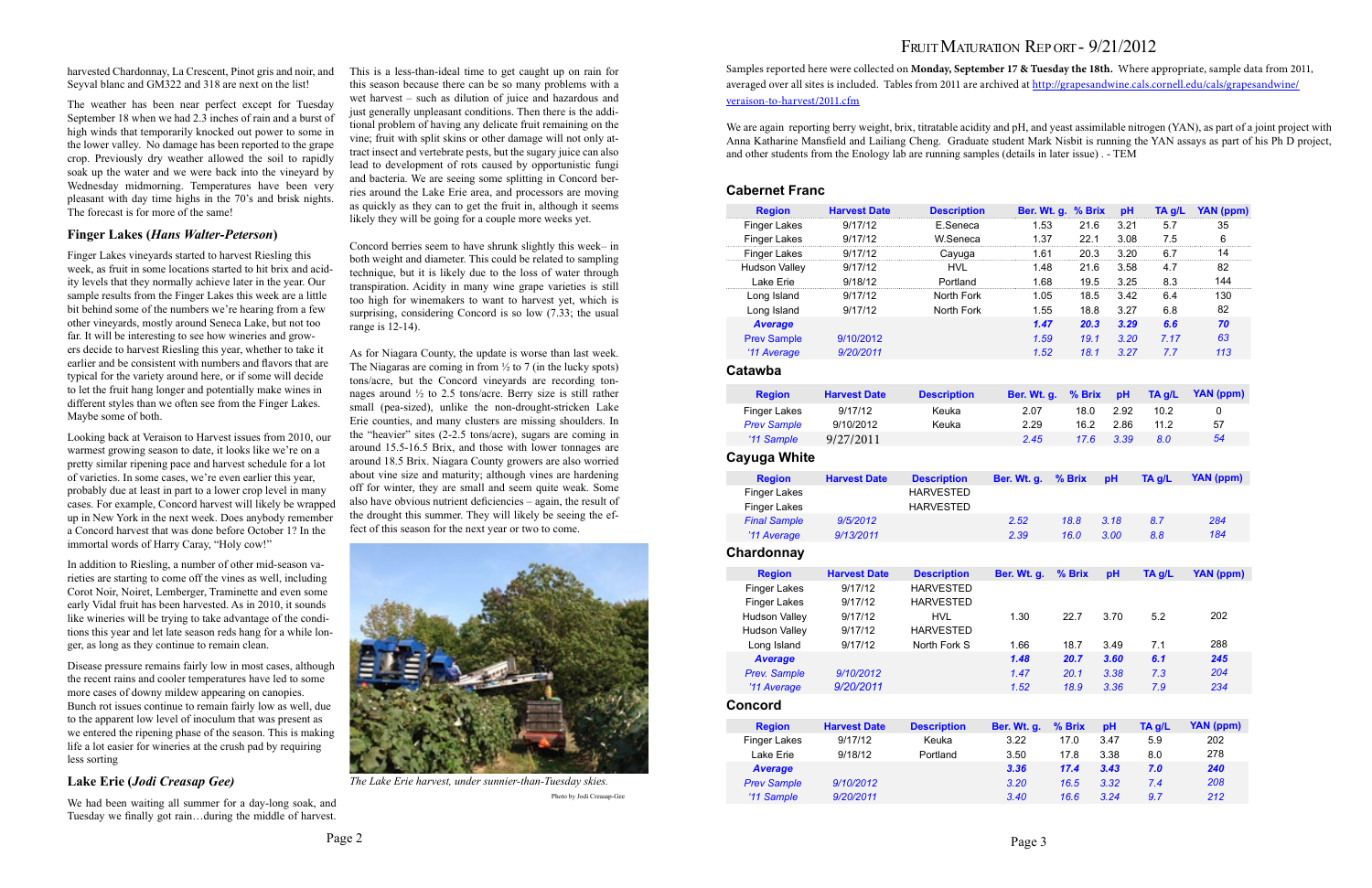### **Lemberger**

| <b>Region</b>        | <b>Harvest Date</b> | <b>Description</b> | Ber. Wt. g. | % Brix | pH     | TA g/L | YAN (ppm)        |                  |
|----------------------|---------------------|--------------------|-------------|--------|--------|--------|------------------|------------------|
| <b>Finger Lakes</b>  | 9/17/12             | Keuka              | 1.75        | 23.5   | 3.17   | 5.9    | 46               |                  |
| <b>Prev Sample</b>   | 9/5/2012            | Keuka              | 1.67        | 22.8   | 3.08   | 7.1    | 40               |                  |
| '11 Sample           | 9/20/2011           |                    | 1.55        | 20.9   | 3.24   | 6.1    | 116              |                  |
| <b>Malbec</b>        |                     |                    |             |        |        |        |                  |                  |
| <b>Region</b>        | <b>Harvest Date</b> | <b>Description</b> | Ber. Wt. g. | % Brix | pH     | TA g/L | <b>YAN (ppm)</b> |                  |
| Long Island          | 9/17/12             | North Fork S       | 2.49        | 18.4   | 3.46   | 8.8    | 242              |                  |
| <b>Prev Sample</b>   | 9/10/2012           | North Fork S       | 2.48        | 17.6   | 3.36   | 10.2   | 248              |                  |
| '11 Sample           | 9/20/2011           |                    | 2.18        | 17.9   | 3.50   | 9.3    | 282              |                  |
| <b>Merlot</b>        |                     |                    |             |        |        |        |                  |                  |
| <b>Region</b>        | <b>Harvest Date</b> | <b>Description</b> | Ber. Wt. g. |        | % Brix | pH     | TA g/L           | YAN (ppm)        |
| <b>Hudson Valley</b> | 9/17/12             | <b>HVL</b>         | 1.67        |        | 21.2   | 3.69   | 4.3              | 125              |
| Long Island          | 9/17/12             | North Fork (4)     | 2.03        |        | 18.6   | 3.62   | 5.4              | 146              |
| Long Island          | 9/17/12             | North Fork (8)     | 1.98        |        | 19.2   | 3.42   | 5.2              | 88               |
| <b>Average</b>       |                     |                    | 1.89        |        | 19.7   | 3.58   | 4.9              | 120              |
| <b>Prev Sample</b>   | 9/10/2012           |                    |             | 1.92   | 18.8   | 3.57   | 5.1              | 105              |
| '11 Sample           | 9/20/2011           |                    |             | 1.64   | 16.8   | 3.58   | 7.1              | 189              |
| <b>Niagara</b>       |                     |                    |             |        |        |        |                  |                  |
| <b>Region</b>        | <b>Harvest Date</b> | <b>Description</b> | Ber. Wt. g. |        | % Brix | pH     | TA g/L           | <b>YAN (ppm)</b> |
| Lake Erie            |                     | <b>HARVESTED</b>   |             |        |        |        |                  |                  |
| <b>Final Sample</b>  | 9/5/2012            | Portland           | 3.84        |        | 16.6   | 3.26   | 7.2              | 205              |
| '11 Sample           | 9/20/2011           |                    | 4.40        |        | 16.0   | 3.21   | 7.9              | 172              |
| <b>Noiret</b>        |                     |                    |             |        |        |        |                  |                  |
| <b>Region</b>        | <b>Harvest Date</b> | <b>Description</b> | Ber. Wt. g. |        | % Brix | pH     | TA g/L           | <b>YAN (ppm)</b> |
| Lake Erie            | 9/10/2012           | Ripley             | 1.81        |        | 19.1   | 3.28   | 8.4              | 344              |
| <b>Hudson Valley</b> | 9/10/2012           | <b>HVL</b>         | 1.53        |        | 18.6   | 3.45   | 6.2              | 232              |
| <b>Hudson Valley</b> | 9/10/2012           | W HV               | 1.56        |        | 17.9   | 3.23   | 8.9              | 122              |
| <b>Average</b>       | 9/10/2012           |                    | 1.63        |        | 18.5   | 3.32   | 7.9              | 233              |
| <b>Prev Sample</b>   | 9/5/2012            |                    |             | 1.53.  | 18.1   | 3.18   | 9.3              | 265              |
| '11 Sample           | 9/13/2011           |                    |             | 1.65   | 16.7   | 3.12   | 11.0             | 190              |
| <b>Pinot Noir</b>    |                     |                    |             |        |        |        |                  |                  |
| <b>Region</b>        | <b>Harvest Date</b> | <b>Description</b> | Ber. Wt. g. |        | % Brix | pH     | TA g/L           | <b>YAN (ppm)</b> |
| <b>Finger Lakes</b>  | 9/17/12             | <b>HARVESTED</b>   |             |        |        |        |                  |                  |
| Hudson Valley        | 9/17/12             | <b>HVL</b>         | 1.73        |        | 23.6   | 3.64   | 5.7              | 233              |
| <b>Hudson Valley</b> | 9/17/12             | <b>HARVESTED</b>   |             |        |        |        |                  |                  |
| <b>Prev Sample</b>   | 9/10/2012           |                    | 1.46        |        | 20.9   | 3.52   | 6.4              | 222              |
| '11 Sample           | 9/20/2011           |                    |             | 1.48   | 19.2   | 3.50   | 6.9              | 243              |

# **Riesling**

| <b>Region</b>        | <b>Harvest Date</b> | <b>Description</b> | Ber. Wt. g. | % Brix | pH   | TA g/L | YAN (ppm) |
|----------------------|---------------------|--------------------|-------------|--------|------|--------|-----------|
| <b>Finger Lakes</b>  | 9/17/12             | W.Seneca           | 1.48        | 19.1   | 2.93 | 8.6    | 15        |
| <b>Finger Lakes</b>  | 9/17/12             | E.Seneca           | 1.51        | 19.6   | 3.07 | 8.2    | 60        |
| <b>Finger Lakes</b>  | 9/17/12             | W. Seneca          | 1.42        | 17.2   | 2.89 | 9.5    | 95        |
| <b>Finger Lakes</b>  | 9/17/12             | E.Seneca           | 1.48        | 18.4   | 2.99 | 8.2    | 58        |
| <b>Finger Lakes</b>  | 9/17/12             | E.Seneca           | 1.39        | 19.2   | 2.94 | 7.7    | 18        |
| <b>Finger Lakes</b>  | 9/17/12             | Cayuga             | 1.48        | 18.6   | 2.98 | 8.8    | 28        |
| <b>Finger Lakes</b>  | 9/17/12             | Keuka              | 1.30        | 19.5   | 3.09 | 7.6    | 66        |
| <b>Hudson Valley</b> | 9/17/12             | HVI                |             | 19.1   | 3.42 | 6.2    | 194       |
| I ake Frie           | 9/18/12             | Fredonia           | 1.57        | 20.5   | 3.14 | 7.8    | 189       |
| Long Island          |                     | North Fork         | 1.55        | 18.5   | 3.23 | 69     | 119       |
| <b>Average</b>       |                     |                    | -49         | 19.0   | 3.07 | 7.9    | 84        |
| <b>Prev Sample</b>   | 9/10/2012           |                    | 1.50        | 18.2   | 3.03 | 8.8    | 77        |
| '11 Sample           | 9/20/2011           |                    | 1.46        | 17.2   | 3.03 | 9.6    | 107       |

# **Sauvignon Blanc**

| <b>Region</b>       | <b>Harvest Date</b> | <b>Description</b> |
|---------------------|---------------------|--------------------|
| Long Island         | 9/17/12             | <b>HARVESTED</b>   |
| <b>Final Sample</b> | 9/10/2012           |                    |
| '11 Sample          | 9/20/2011           |                    |
|                     |                     |                    |

# **Seyval Blanc**

| <b>Region</b>                                         | <b>Harvest Date</b>           | <b>Description</b>                                 | Ber. Wt. g.        | % Brix   | pH   | TA g/L | YAN (ppm) |
|-------------------------------------------------------|-------------------------------|----------------------------------------------------|--------------------|----------|------|--------|-----------|
| Long Island                                           | 9/17/12                       | <b>HARVESTED</b>                                   |                    |          |      |        |           |
| <b>Final Sample</b>                                   | 9/10/2012                     |                                                    | 1.70               | 20.2     | 3.40 | 7.5    | 141       |
| '11 Sample                                            | 9/20/2011                     | ٠                                                  | 1.64               | 18.7     | 3.44 | 7.1    | 170       |
| eyval Blanc                                           |                               |                                                    |                    |          |      |        |           |
| <b>Region</b>                                         | <b>Harvest Date</b>           | <b>Description</b>                                 | <b>Ber. Wt. g.</b> | $%$ Brix | pH   | TA g/L | YAN (ppm) |
| <b>Finger Lakes</b><br>Hudson Valley<br>Hudson Valley | 9/17/12<br>9/17/12<br>9/17/12 | <b>HARVESTED</b><br><b>HVL</b><br><b>HARVESTED</b> | 1.65               | 20.3     | 3.36 | 5.3    | 102       |
| <b>Prev Sample</b>                                    | 9/10/2012                     |                                                    | 1.71               | 19.4     | 3.39 | 6.3    | 194       |

| <b>Region</b>        | <b>Harvest Date</b> | <b>Description</b> |
|----------------------|---------------------|--------------------|
| <b>Finger Lakes</b>  | 9/17/12             | <b>HARVESTED</b>   |
| <b>Hudson Valley</b> | 9/17/12             | HVL                |
| <b>Hudson Valley</b> | 9/17/12             | <b>HARVESTED</b>   |
| <b>Prev Sample</b>   | 9/10/2012           |                    |
| '11 Sample           | 9/20/2011           |                    |

### **Traminette**

| <b>Region</b>        | <b>Harvest Date</b> | <b>Description</b> |
|----------------------|---------------------|--------------------|
| <b>Finger Lakes</b>  | 9/17/12             | Keuka              |
| <b>Hudson Valley</b> | 9/17/12             | HVL                |
| <b>Hudson Valley</b> | 9/17/12             | W HV               |
| Lake Erie            | 9/18/12             | Fredonia           |
| <b>Average</b>       |                     |                    |
| <b>Prev Sample</b>   | 9/10/2012           |                    |
| '11 Sample           | 9/20/2011           |                    |

| <b>Region</b>       | <b>Harvest Date</b> | <b>Description</b> | <b>Ber. Wt. g.</b> | $%$ Brix | рH   | TA g/L | YAN (ppm) |
|---------------------|---------------------|--------------------|--------------------|----------|------|--------|-----------|
| <b>Finger Lakes</b> | 9/17/12             | Keuka              | .75                | 21.6     | 2.94 | 8.3    | 65        |
| Hudson Valley       | 9/17/12             | HVI.               | .95                | 20.3     | 3.34 |        | 181       |
| Hudson Valley       | 9/17/12             | W HV               | l.63               | 18.8     | 3.20 | 6.3    | 81        |
| Lake Erie           | 9/18/12             | Fredonia           | 1.73               | 21.7     | 3.04 | 8.0    | 78        |
| <b>Average</b>      |                     |                    | 1.76               | 20.6     | 3.13 | 7.3    | 102       |
| <b>Prev Sample</b>  | 9/10/2012           |                    | 1.75               | 19.3     | 3.16 | 7.4    | 97        |
| '11 Sample          | 9/20/2011           |                    | 1.82               | 19.0     | 3.04 | 9.5    | 88        |

# **Vignoles**

| Region Harvest Date Description Ber. Wt. g. % Brix pH TA g/L YAN (ppm) |  |  |  |
|------------------------------------------------------------------------|--|--|--|
|                                                                        |  |  |  |

| <b>Region</b>       | <b>Harvest Date</b> | <b>Description</b> |
|---------------------|---------------------|--------------------|
| <b>Finger Lakes</b> | 9/17/12             | <b>HARVESTED</b>   |
| <b>Finger Lakes</b> | 9/17/12             | <b>HARVESTED</b>   |
| <b>Finger Lakes</b> | 9/17/12             | <b>HARVESTED</b>   |
| <b>Final Sample</b> | 9/10/2012           |                    |
| '11 Sample          | 9/20/2011           |                    |
| '11 Sample          | 9/13/2011           |                    |

| Final Sample 9/10/2012 | 1.32 | 24.5 | 3.27 | 8.8  | 163 |
|------------------------|------|------|------|------|-----|
| '11 Sample 9/20/2011   | 1.42 | 22.4 | 3.09 | 11.7 | 149 |
| '11 Sample 9/13/2011   | 1.37 | 20.4 | 3.05 | 12.4 | 165 |
|                        |      |      |      |      |     |